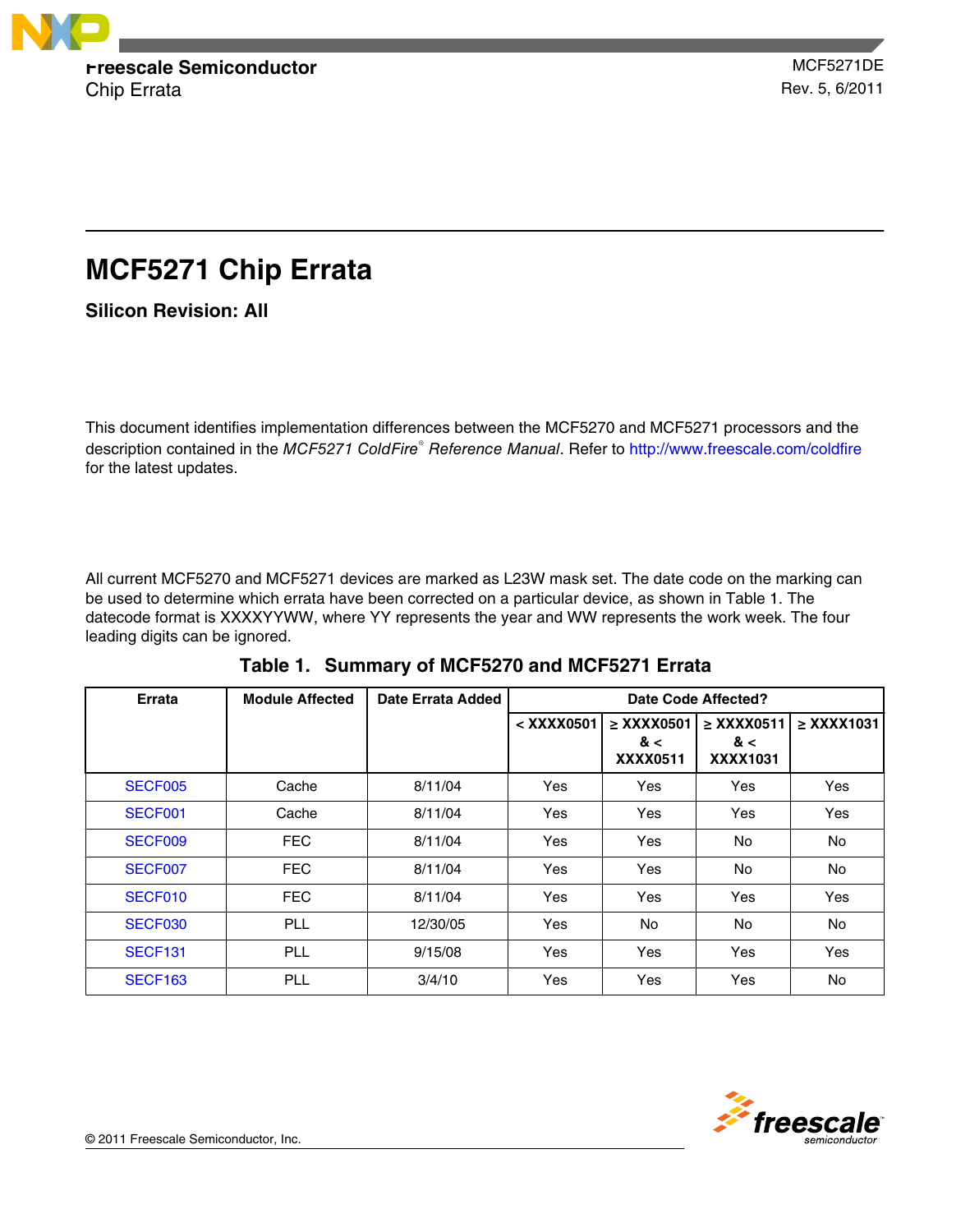<span id="page-1-0"></span>

The table below provides a revision history for this document.

| Rev. No. | Date    | <b>Substantive Changes</b>                                                                                       |
|----------|---------|------------------------------------------------------------------------------------------------------------------|
| 0        |         | Initial revision                                                                                                 |
| 0.1      |         | Removed "Internal Pull-ups on FEC Signals" as this errata does not<br>pertain to the MCF5270 or MCF5271 devices. |
|          |         | Updated errata with new revision of silicon; Added SECF030.                                                      |
| 2        | 9/2008  | Added SECF131                                                                                                    |
| 3        | 4/2010  | Added SECF163                                                                                                    |
| 4        | 12/2010 | Added XXXX1011 datecode which fixes SECF163                                                                      |
| 5        | 6/2011  | • Changed datecode which fixes SECF163 to XXXX1031<br>• Corrected revision numbers in revision history table     |

|  | <b>Table 2. Document Revision History</b> |  |  |
|--|-------------------------------------------|--|--|
|--|-------------------------------------------|--|--|

# **SECF001: Incorrect Operation of Cache Freeze (CACR[CFRZ])**

**Errata type:** Silicon

**Affects:** Version 2 ColdFire Cache

**Description:** The cache on the V2 ColdFire core is controlled by the cache control register (CACR). When the CACR[CFRZ] bit is set, the cache freeze function is enabled and no valid cache array entry is displaced. However, this feature does not always work as specified, sometimes allowing valid lines to be displaced when CACR[CFRZ] is enabled.

> This does not cause any corrupted accesses. However, there could be cache misses for data that was originally loaded into the cache but was subsequently deallocated, even though the CACR[CFRZ] bit was set.

Also, incoherent cache states are possible when a frozen cache is cleared via the CACR[CINV] bit.

- **Workaround:** Unfreeze the cache by clearing CACR[CFRZ] when invalidating the cache using the CACR[CINV] bit
- **Workaround:** Use the internal SRAM to store critical code/data if the system cannot handle a potential cache miss
- **Fix plan:** Currently, there are no plans to fix this.

## **SECF005: Possible Cache Corruption After Clearing Cache (Setting CACR[CINV])**

**Errata type:** Silicon **Affects:** Version 2 ColdFire Cache **Description:** The cache on the V2 ColdFire core may function as either:

### **MCF5271 Chip Errata, Rev. 5, 6/2011**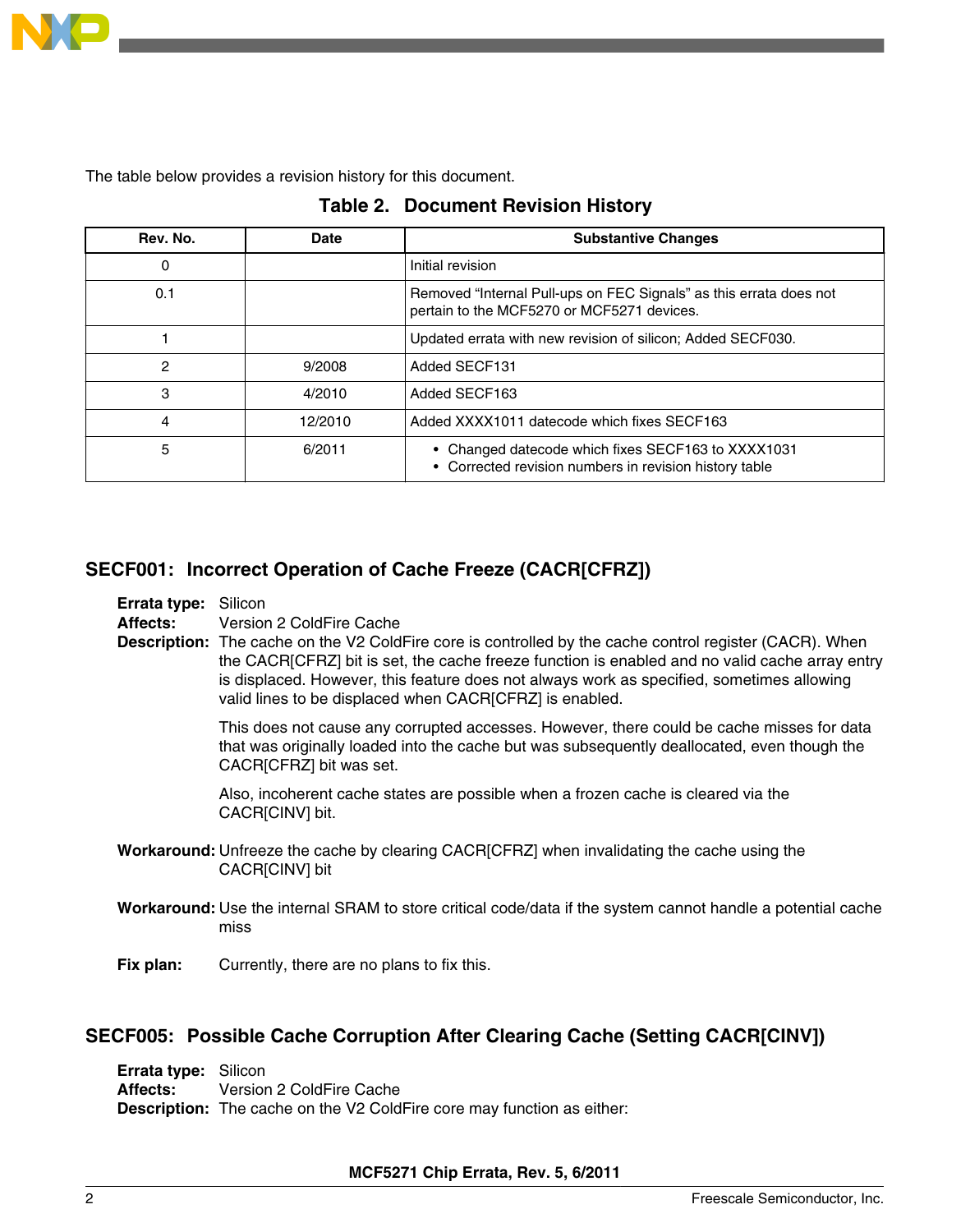<span id="page-2-0"></span>

- a unified data and instruction cache
- an instruction cache
- a data cache

The cache function and organization is controlled by the cache control register (CACR). The CACR[CINV] bit causes a cache clear. If the cache is configured as a unified cache and the CINV bit is set, the scope of the cache clear is controlled by two other bits in the CACR:

- CACR[INVI] invalidates instruction cache only
- CACR[INVD] invalidates data cache only

If a write to the CACR is performed to clear the cache (CACR[CINV] = 1) and only a partial clear is done (CACR[INVI] or CACR[INVD] set), then cache corruption may occur.

- **Workaround:** All loads of the CACR that perform a cache clear operation (CACR[CINV] set) should be followed immediately by a NOP instruction. This avoids the cache corruption problem.
- **Fix plan:** Currently, there are no plans to fix this.

### **SECF009: FEC Receive Buffer Overrun in 10BaseT Mode**

- **Errata type:** Silicon
- **Affects:** FEC
- **Description:** When the FEC is connected to a 10BaseT network, if length of the data stored in a descriptor is not evenly divisible by 16 (not line-aligned), the FEC writes extra lines at the end of the buffer. The entire line that contains the last valid data is written and at least one extra line, but up to four lines after the end of the valid data can also be written. In most cases, this is not a problem because the extra lines of data continue falling within the limits of the buffer. However, if the valid data ends near the end of the buffer, the extra lines written by the FEC might be outside of the data buffer. This leads to corruption of the next buffer, descriptor, data, or code stored in the adjacent memory.

For example, as shown in the figure below, if the max buffer size is programmed to 0x600 and a frame that is 0x5F8 bytes long is received, a line is written starting at buffer start + 0x5F0. The first half of the line at buffer start + 0x5F0 is valid frame data that should be processed by the FEC driver; the second half of the line is additional data that is written because the FEC only writes complete lines. This data should be ignored by the FEC driver. So far, this is correct FEC behavior as originally specified. However, the FEC repeats the last line of valid data a number of times. The line at buffer start  $+$  0x600 is written, and as many as three additional lines beyond the end of the data buffer could be written.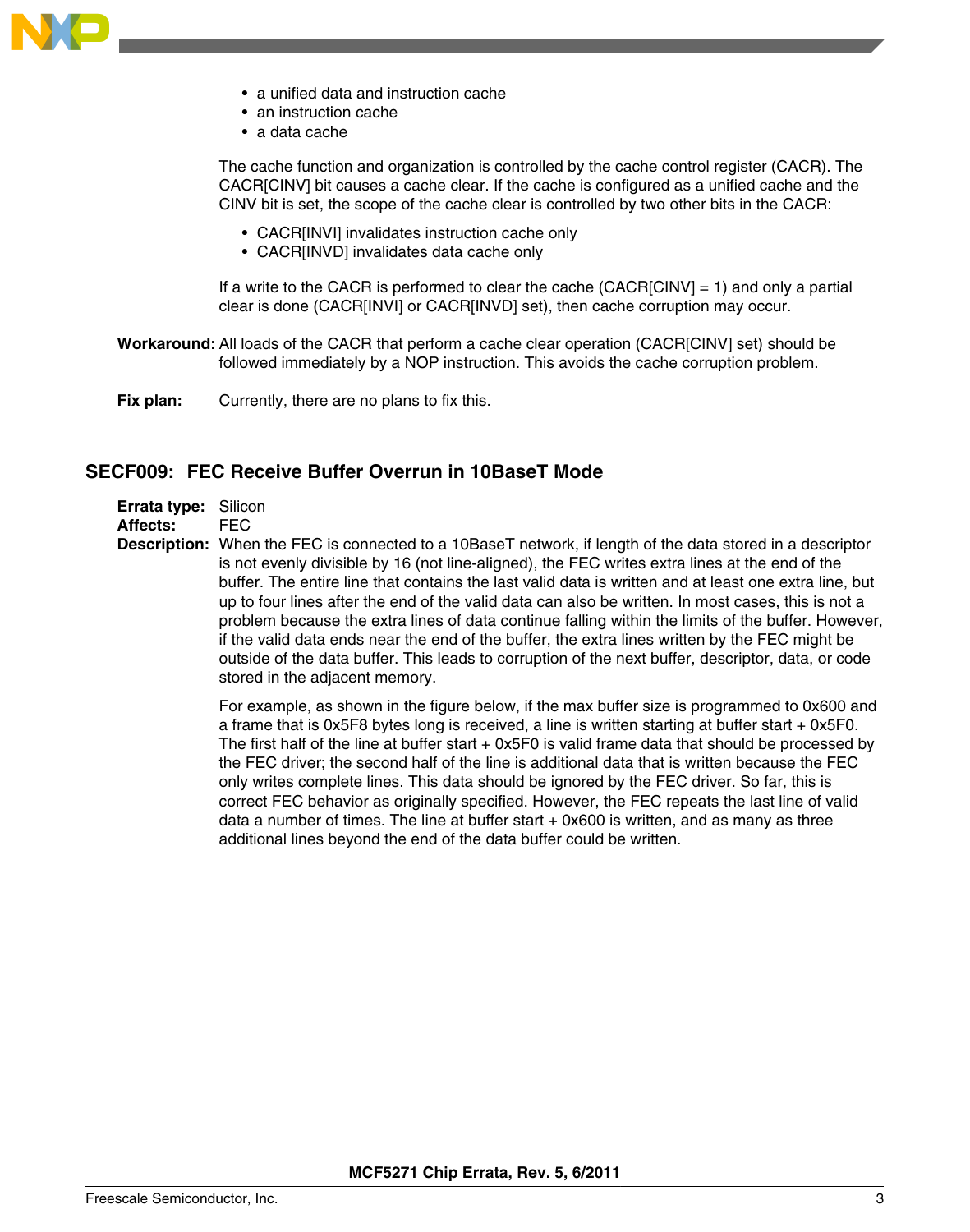<span id="page-3-0"></span>

**Figure 1. Buffer Overrun Example**

**Workaround:** Only use 100BaseT.

- **Workaround:** Allocate extra lines for the receive data buffers. The actual allocated memory for each buffer should be equal to the receive buffer size programmed in the FEC's EMRBR register plus four lines (16 byte-sized lines).
- **Workaround:** Program the data buffer size one line larger than the max packet size (data buffer size =  $EMRBR + 0x40$ ).
- **Fix plan:** Currently, there are no plans to fix this.

## **SECF007: Concatenation of Received Frames in 10BaseT Mode**

| Errata type: Silicon |     |
|----------------------|-----|
| Affects:             | FFC |

**Description:** When the FEC is connected to a 10BaseT network, sometimes the FEC combines the data from multiple frames to generate a single frame. The data from the frames is received correctly, but the frame boundary is not reported correctly. This causes the descriptor to report the length as the data length for all of the concantenated frames added together. The incorrect data length might exceed the max frame length programmed in the RCR[MAX\_FL] field.

> When TCP is used as a transport mechanism, this errata manifests itself as lost packets and reduced throughput. Data continues to be received correctly because TCP requests retransmission of bad packets. However, UDP does not include any mechanism for packet retransmission, as it is a send and forget protocol. Consequently, while UDP should be able to identify an incorrectly received packet (because its checksum will fail), higher level software in the protocol stack must be capable of requesting retransmission to work around this errata.

**Workaround:** Higher level Ethernet layer code should compare the length reported by the descriptor to the length included in its header. If the lengths do not match, the packet should be truncated or discarded as needed. The protocol stack must be responsible for requesting retransmission of any frames that are discarded due to the data length mismatch.

**Fix plan:** Currently, there are no plans to fix this.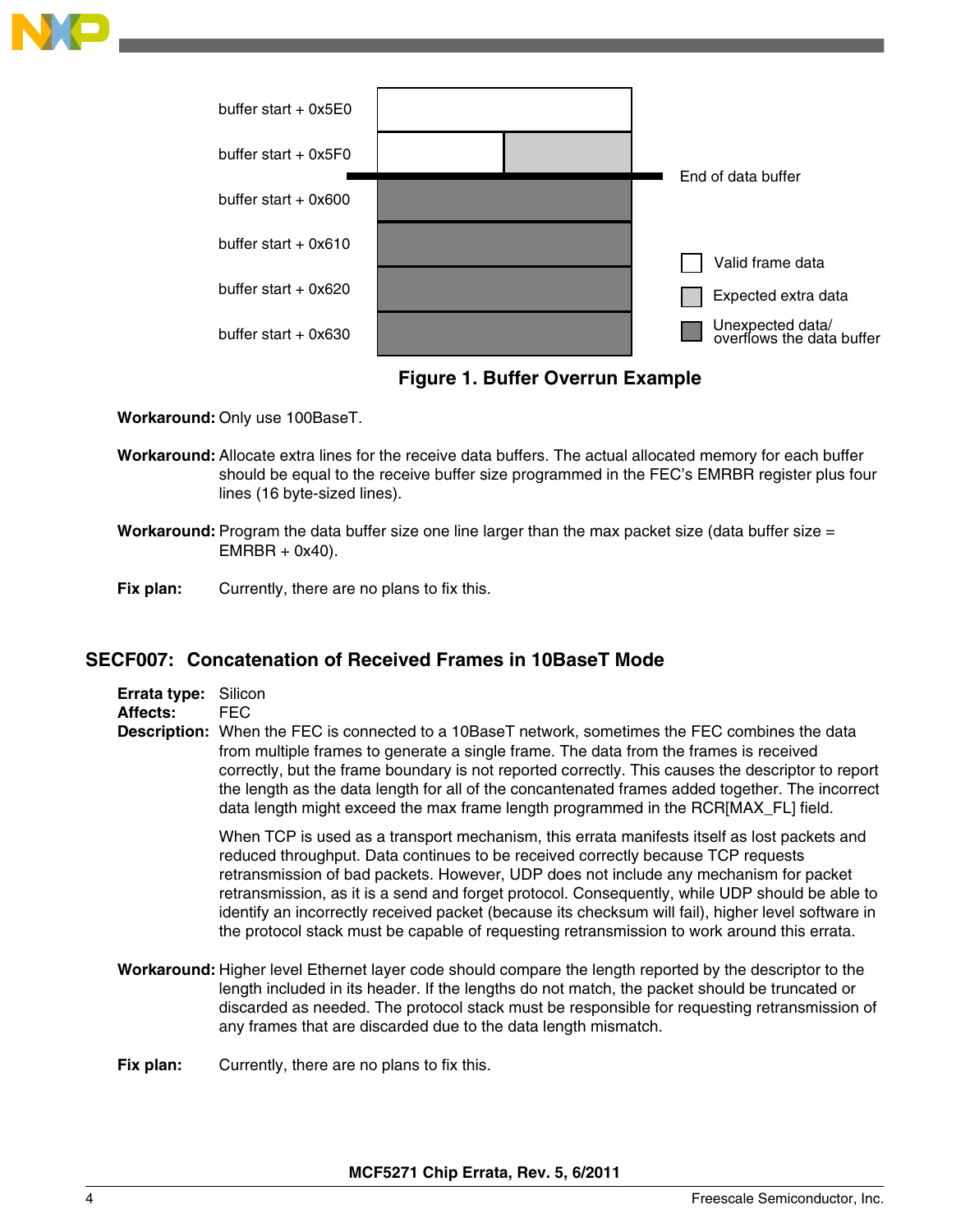<span id="page-4-0"></span>

# **SECF010: FEC Interrupts will not Trigger on Consecutive Transmit Frames**

| <b>Errata type:</b> Silicon |                                                                                                                                                                                                                                                                                                                                                                                              |
|-----------------------------|----------------------------------------------------------------------------------------------------------------------------------------------------------------------------------------------------------------------------------------------------------------------------------------------------------------------------------------------------------------------------------------------|
| <b>Affects:</b>             | FFC.                                                                                                                                                                                                                                                                                                                                                                                         |
|                             | <b>Description:</b> The late collision (LC), retry limit (RL), and underrun (UN) interrupts do not trigger on<br>consecutive transmit frames. For example, if back-to-back frames cause a transmit underrun,<br>only the first frame generates an underrun interrupt. No other underrun interrupts are<br>generated until a frame is transmitted that does not underrun or the FEC is reset. |

- **Workaround:** Because late collision, retry limit, and underrun errors are not directly correlated to a specific transmit frame, in most cases a workaround for this problem is not needed. If a workaround is required, there are two independent workarounds:
	- Ensure that a correct frame is transmitted after a late collision, retry limit, or underrun errors are detected.
	- Perform a soft reset of the FEC by setting ECR[RESET] when a late collision, retry limit, or underrun errors are detected.

**Fix plan:** Currently, there are no plans to fix this.

### **SECF030: Frequency Modulation Mode on PLL Not Functional**

**Errata type:** Silicon

**Affects:** FMPLL

**Description:** A short exists between internal test points within the frequency modulation (FM) portion of the PLL. The spacing between the shorted test points was not sufficient, preventing FM from operating as expected. This results in the PLL not locking after FM is enabled.

**Workaround:** No workaround.

**Fix plan:** Fixed in datecodes XX0511 and later.

### **SECF131: PLL Does Not Lock in Normal PLL Mode with External Clock Reference**

| <b>Errata type: Silicon</b> |                                                                                                                 |
|-----------------------------|-----------------------------------------------------------------------------------------------------------------|
| Affects:                    | PLL.                                                                                                            |
|                             | <b>Description:</b> During a power on reset, if the CLKMOD[1:0] equals 10 setting is used (normal PLL mode with |
|                             | external clock reference), the PLL does not lock and the device never comes out of reset.                       |

# **Workaround: NOTE**

If a workaround for errata SECF163 is implemented, a workaround for this errata is not necessary.

When configuring the PLL for normal PLL mode with external clock reference, tie CLKMOD1 to RESET and not straight to 3.3V. This allows the PLL to correctly detect the desired operating mode and lock.

**Fix plan:** Currently, there are no plans to fix this.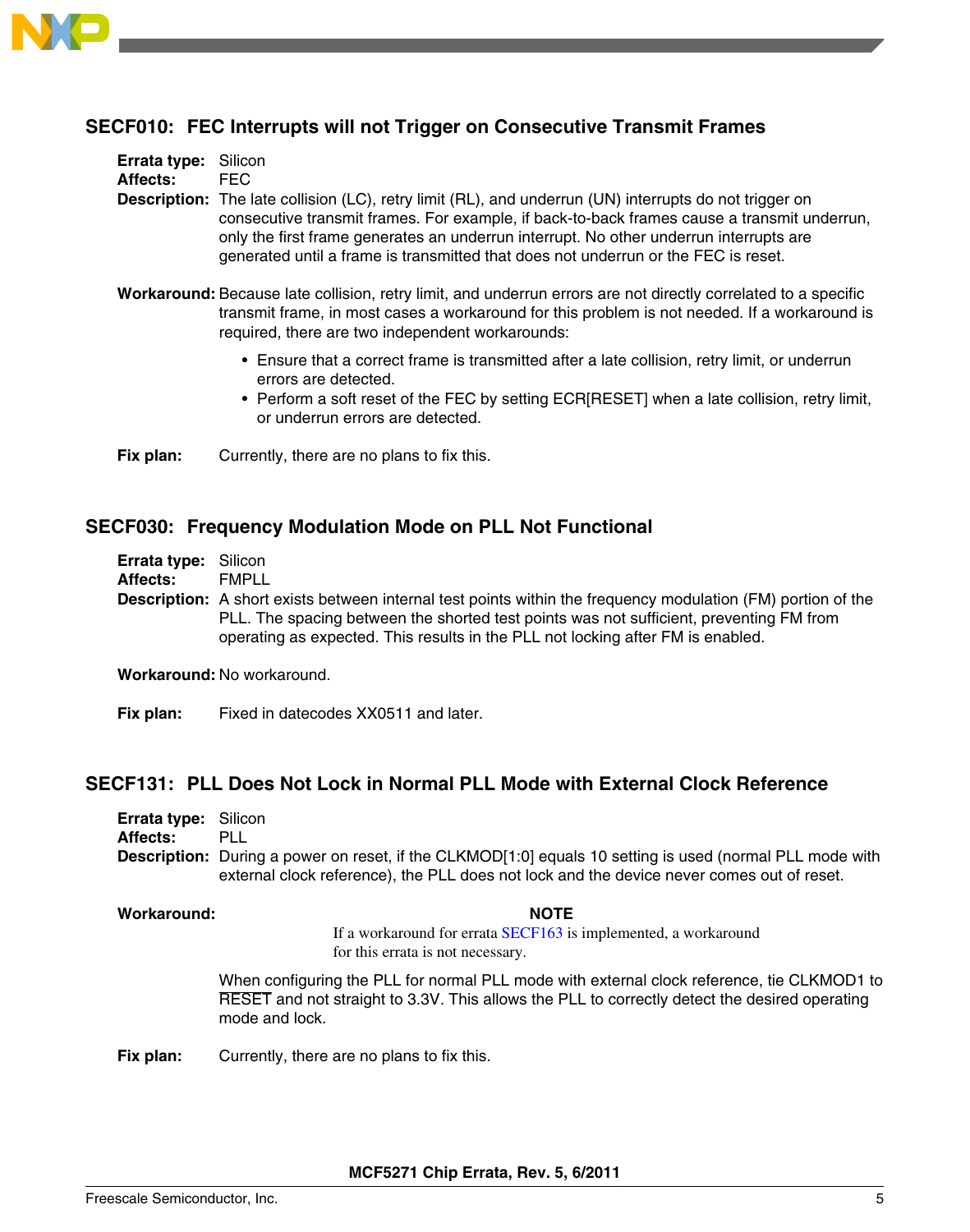

# **SECF163: Some Devices May Not Exit Reset After Power On**

**Errata type:** Silicon **Affects:** PLL

**Description:** During power-on reset (POR), the frequency of the PLL's internal oscillator (ICO) may overrun the ability of the ICO's internal feedback to track to that frequency. This results in an open-loop condition where the frequency of the ICO remains at its upper limit. The internal feedback loop recovers, but might not be able to reach the target frequency and exit reset. This affects all PLL-enabled modes, but does not affect bypass mode.

**Workaround:** After RESET deasserts and before RSTOUT deasserts, change the target clock mode to a PLL-enabled mode in which the input clock is disabled for more than 160us. Then, change back to the target clock mode.

| Start in                               | <b>CLK</b><br><b>MOD</b> | <b>After RESET</b><br>deasserts and before<br><b>RSTOUT deasserts,</b><br>switch to | <b>CLK</b><br><b>MOD</b> | After 160us, switch<br>back to the target<br>clock mode | <b>CLK</b><br><b>MOD</b> |
|----------------------------------------|--------------------------|-------------------------------------------------------------------------------------|--------------------------|---------------------------------------------------------|--------------------------|
| Normal mode with<br>crystal reference  | 11                       | Normal mode with<br>external reference                                              | 10                       | Normal mode with<br>crystal reference                   | 11                       |
| Normal mode with<br>external reference | 10                       | Normal mode with<br>crystal reference                                               | 11                       | Normal mode with<br>external reference                  | 10                       |
| $1:1$ mode                             | 01                       | Normal mode with<br>crystal reference                                               | 11                       | $1:1$ mode                                              | 01                       |

**Table 3. Workaround #1**

**Workaround:** At POR, start in a PLL-enabled mode in which the input clock is disabled. Keep RESET asserted for at least 160us. After RESET deasserts and before RSTOUT deasserts change to the desired clock mode.

| <b>Start in</b>                     | <b>CLK MOD</b> | After RESET deasserts and before<br><b>RSTOUT deasserts, switch to</b><br>target clock mode | <b>CLK MOD</b> |
|-------------------------------------|----------------|---------------------------------------------------------------------------------------------|----------------|
| Normal mode with external reference | 10             | Normal mode with crystal reference                                                          | 11             |
| Normal mode with crystal reference  | 11             | Normal mode with external reference                                                         | 10             |
| Normal mode with crystal reference  |                | $1:1$ mode                                                                                  | 01             |

### **Table 4. Workaround #2**

**Fix plan:** Fixed on datecodes XXXX1031 and later.